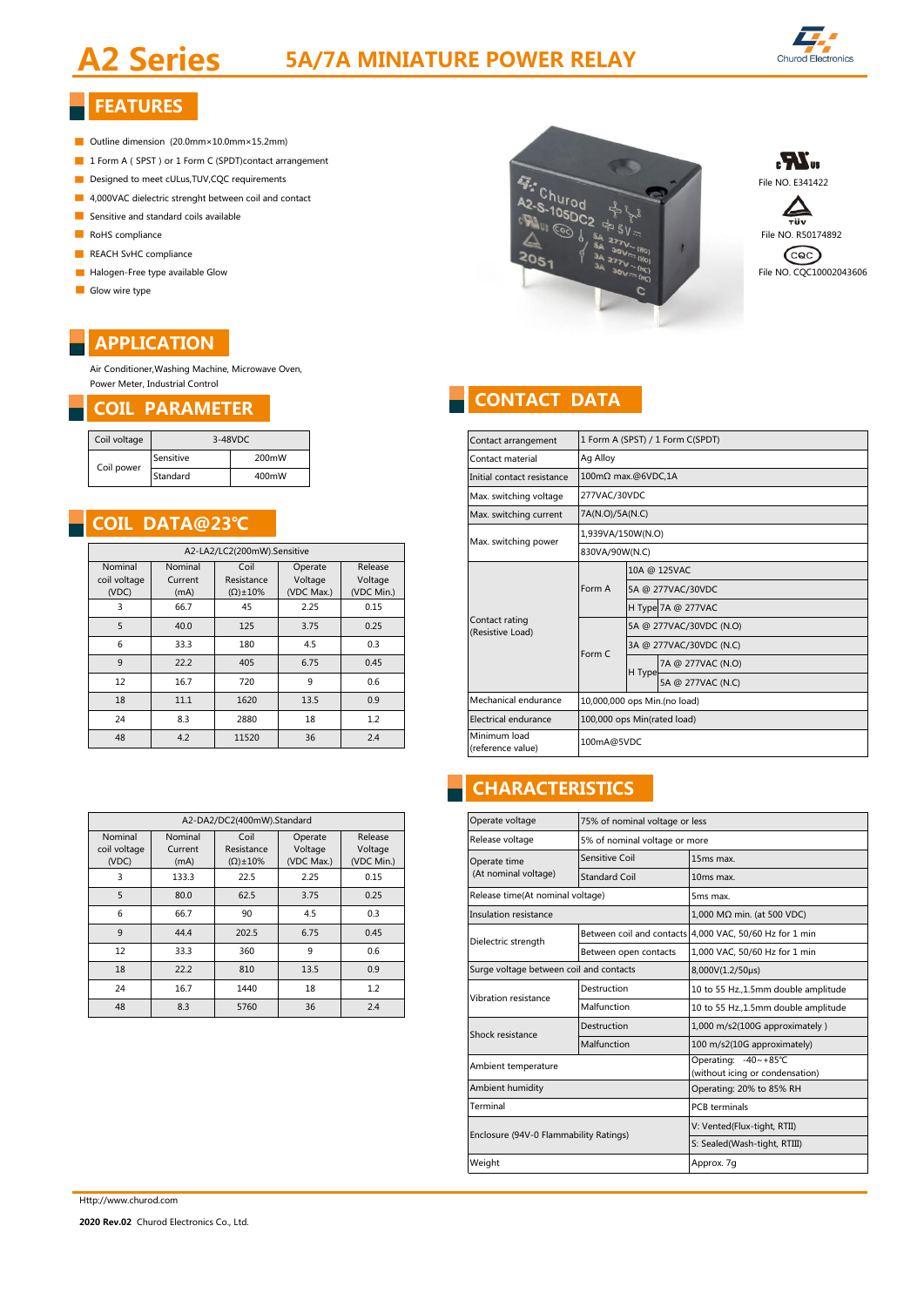**ORDERING INFORMATION**

|                                                                                                                           | A <sub>2</sub>        | $-V$ | $-1$ | 12 | D | A | $\overline{2}$ | H | ,000 |
|---------------------------------------------------------------------------------------------------------------------------|-----------------------|------|------|----|---|---|----------------|---|------|
|                                                                                                                           |                       |      |      |    |   |   |                |   |      |
| 1. Product Family                                                                                                         |                       |      |      |    |   |   |                |   |      |
| 2.Enclosure                                                                                                               |                       |      |      |    |   |   |                |   |      |
| V=Vented(Flux-tight, RTII) S=Sealed(Wash-tight,                                                                           |                       |      |      |    |   |   |                |   |      |
| 3. Number of Poles                                                                                                        |                       |      |      |    |   |   |                |   |      |
| $1=1$ pole                                                                                                                |                       |      |      |    |   |   |                |   |      |
| 4. Rated Coil Voltage                                                                                                     |                       |      |      |    |   |   |                |   |      |
| 03,05,06,09,12,18,24,48VDC                                                                                                |                       |      |      |    |   |   |                |   |      |
| 5.Coil Power                                                                                                              |                       |      |      |    |   |   |                |   |      |
| $L =$ Sensitive(200mW)                                                                                                    | $D = Standard(400mW)$ |      |      |    |   |   |                |   |      |
| 6.Contact Arrangement                                                                                                     |                       |      |      |    |   |   |                |   |      |
| $A = Form A(SPST)$                                                                                                        | $C = Form C(SPDT)$    |      |      |    |   |   |                |   |      |
| 7. Conact Material                                                                                                        |                       |      |      |    |   |   |                |   |      |
| $2 = \text{AgSnO}_2$                                                                                                      |                       |      |      |    |   |   |                |   |      |
| 8.Rated Current                                                                                                           |                       |      |      |    |   |   |                |   |      |
| Blank = $5A$ H = $7A$                                                                                                     |                       |      |      |    |   |   |                |   |      |
| 9.Additional numbers and /or letters                                                                                      |                       |      |      |    |   |   |                |   |      |
| 000-999, AAA-ZZZ, aaa-zzz or blank, which does not represent electrical changes, only for□ specific customer requirements |                       |      |      |    |   |   |                |   |      |

 $\overline{1}$ 

2.54

### Form A Form A Form C  $20.0$  $10.0$  $\frac{5}{2}$  $\overline{5.8}$  $10.16$  $7.62$  $0.45x0.45$  $0.8 \times 0.2$  $0.8x0$

### **OUTLINE DIMENSION**



### **PC BOARD LAYOUTS (BOTTOM VIEWS)**





#### **Remarks:**

 $0.45x0.45$ 

Form C

1)The reference tolerance in outline dimension:

52

 $5.8$ 

 $\frac{0.8 \times 0.2}{8 \times 0.2}$ Ш

outline dimension ≤1mm, reference tolerance is ±0.2mm;

outline dimension >1mm and ≤5mm, reference tolerance is ±0.3mm;

10.16

outline dimension >5mm, reference tolerance is ±0.5mm.

2)The reference tolerance for PC Board layout is ±0.1mm.